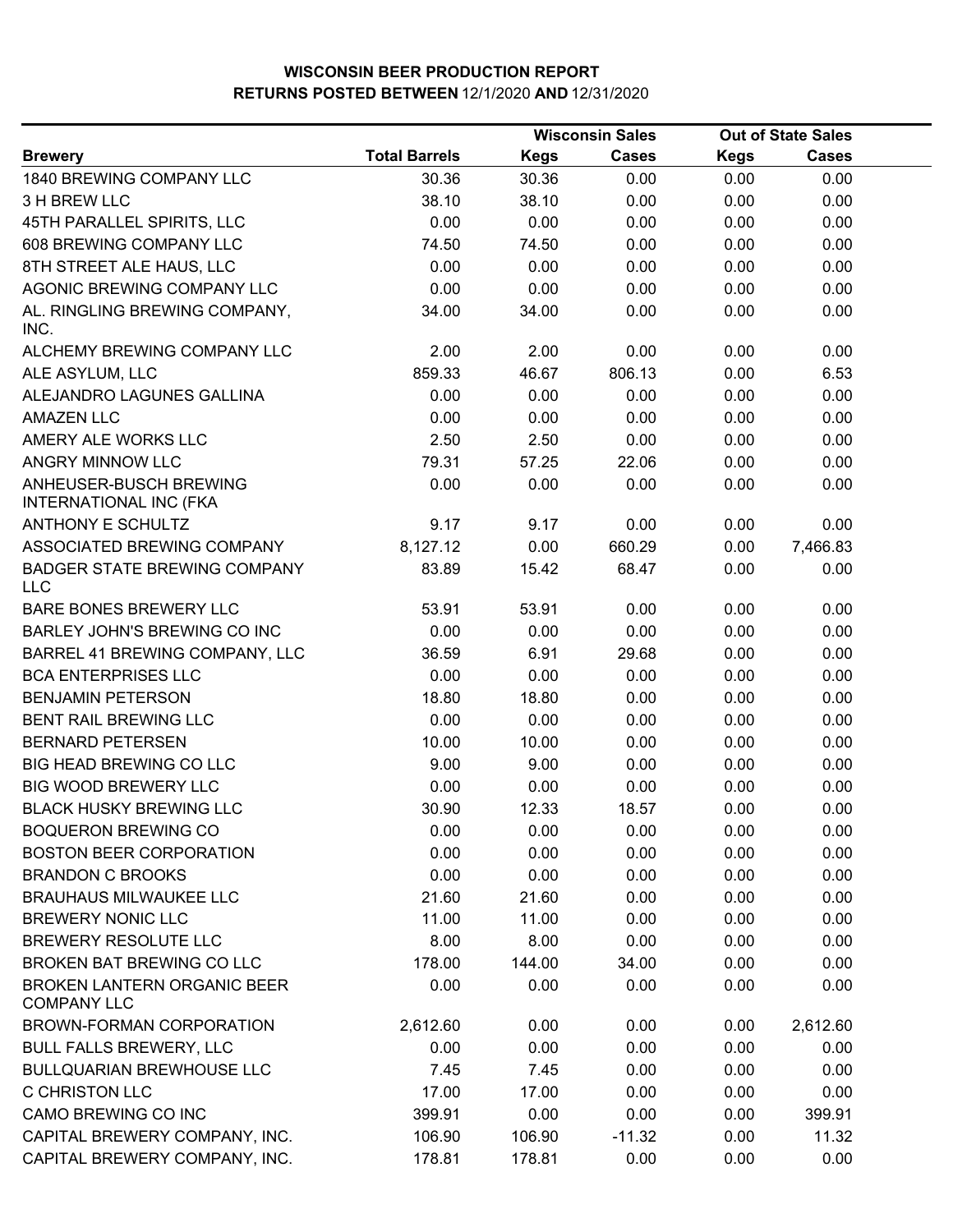|                                                  |                      |             | <b>Wisconsin Sales</b> |             | <b>Out of State Sales</b> |  |
|--------------------------------------------------|----------------------|-------------|------------------------|-------------|---------------------------|--|
| <b>Brewery</b>                                   | <b>Total Barrels</b> | <b>Kegs</b> | <b>Cases</b>           | <b>Kegs</b> | Cases                     |  |
| CENTRAL WATERS BREWING CO., INC.                 | 898.34               | 113.26      | 555.74                 | 27.34       | 202.00                    |  |
| <b>CHAD M FORSBERG</b>                           | 0.33                 | 0.33        | 0.00                   | 0.00        | 0.00                      |  |
| <b>CHARLES STUHRENBERG</b>                       | 245.40               | 0.00        | 0.00                   | 0.00        | 245.40                    |  |
| CITY BREWING COMPANY, LLC                        | 0.00                 | 0.00        | 0.00                   | 0.00        | 0.00                      |  |
| COFFEE GROUNDS, INC.                             | 0.65                 | 0.65        | 0.00                   | 0.00        | 0.00                      |  |
| CONCH CO. INC.                                   | 5.23                 | 5.23        | 0.00                   | 0.00        | 0.00                      |  |
| COPPER MOUNTAIN BEVERAGE CO                      | 0.00                 | 0.00        | 0.00                   | 0.00        | 0.00                      |  |
| COPPER STATE BREWERY LLC                         | 61.00                | 61.00       | 0.00                   | 0.00        | 0.00                      |  |
| <b>CORVALE LLC</b>                               | 9.00                 | 9.00        | 0.00                   | 0.00        | 0.00                      |  |
| <b>CRAIG J. PETERSON</b>                         | 0.00                 | 0.00        | 0.00                   | 0.00        | 0.00                      |  |
| DAIRYAIR, LLC                                    | 3.00                 | 3.00        | 0.00                   | 0.00        | 0.00                      |  |
| DAIRYAIR, LLC                                    | 0.00                 | 0.00        | 0.00                   | 0.00        | 0.00                      |  |
| <b>DANA KAINZ</b>                                | 0.00                 | 0.00        | 0.00                   | 0.00        | 0.00                      |  |
| DANIEL D SCHEY                                   | 17.98                | 10.00       | 7.98                   | 0.00        | 0.00                      |  |
| DANIEL E SCHULD                                  | 16.50                | 0.00        | 16.50                  | 0.00        | 0.00                      |  |
| DAVID A KNUTH                                    | 35.00                | 35.00       | 0.00                   | 0.00        | 0.00                      |  |
| DEAD BIRD BREWING COMPANY                        | 0.00                 | 0.00        | 0.00                   | 0.00        | 0.00                      |  |
| DEAD BIRD BREWING COMPANY                        | 0.00                 | 0.00        | 0.00                   | 0.00        | 0.00                      |  |
| DELAFIELD BREWHAUS LLC                           | 45.00                | 45.00       | 0.00                   | 0.00        | 0.00                      |  |
| <b>DELTA BEER LLC</b>                            | 21.50                | 21.50       | 0.00                   | 0.00        | 0.00                      |  |
| <b>DENNIS E ERB</b>                              | 5.00                 | 5.00        | 0.00                   | 0.00        | 0.00                      |  |
| DIAGEO AMERICAS SUPPLY INC                       | 91,702.10            | 0.00        | 0.00                   | 0.00        | 91,702.10                 |  |
| DJ FEDDERLY MANAGEMENT<br><b>CONSULTANT LLC</b>  | 0.00                 | 0.00        | 0.00                   | 0.00        | 0.00                      |  |
| <b>DONALD R MAHAN</b>                            | 0.00                 | 0.00        | 0.00                   | 0.00        | 0.00                      |  |
| DOOR COUNTY BREWING CO LLC                       | 0.00                 | 0.00        | 0.00                   | 0.00        | 0.00                      |  |
| DOOR COUNTY BREWING CO LLC                       | 142.07               | 33.71       | 108.36                 | 0.00        | 0.00                      |  |
| DOOR COUNTY BREWING CO LLC                       | 0.00                 | 0.00        | 0.00                   | 0.00        | 0.00                      |  |
| DRIFTLESS BREWING COMPANY LLC                    | 41.82                | 41.82       | 0.00                   | 0.00        | 0.00                      |  |
| DRIFTLESS PURE LLC                               | 5.27                 | 5.27        | 0.00                   | 0.00        | 0.00                      |  |
| DUBS BREW, LLC                                   | 3.75                 | 3.75        | 0.00                   | 0.00        | 0.00                      |  |
| DUESTERBECK'S BREWING COMPANY,<br><b>LLC</b>     | 37.36                | 37.36       | 0.00                   | 0.00        | 0.00                      |  |
| <b>EAGLE TRACE BREWING COMPANY</b><br><b>LLC</b> | 2.00                 | 2.00        | 0.00                   | 0.00        | 0.00                      |  |
| EAGLE TRACE BREWING COMPANY<br><b>LLC</b>        | 457.36               | 68.42       | 388.94                 | 0.00        | 0.00                      |  |
| <b>EAST TROY BREWERY CO</b>                      | 14.00                | 14.00       | 0.00                   | 0.00        | 0.00                      |  |
| <b>EGR LLC</b>                                   | 0.00                 | 0.00        | 0.00                   | 0.00        | 0.00                      |  |
| <b>EMPRIZE BREWING LLC</b>                       | 0.00                 | 0.00        | 0.00                   | 0.00        | 0.00                      |  |
| ENLIGHTENED BREWING COMPANY<br>LLC.              | 14.56                | 2.00        | 12.56                  | 0.00        | 0.00                      |  |
| <b>ESSER DISTRIBUTING CO INC</b>                 | 0.00                 | 0.00        | 0.00                   | 0.00        | 0.00                      |  |
| FERMENTORIUM BEVERAGE<br><b>COMPANY LLC</b>      | 121.37               | 34.90       | 86.47                  | 0.00        | 0.00                      |  |
| FFATS BREWING COMPANY, LLC                       | 2.00                 | 2.00        | 0.00                   | 0.00        | 0.00                      |  |
| FIFTH WARD BREWING COMPANY LLC                   | 41.80                | 41.80       | 0.00                   | 0.00        | 0.00                      |  |
|                                                  |                      |             |                        |             |                           |  |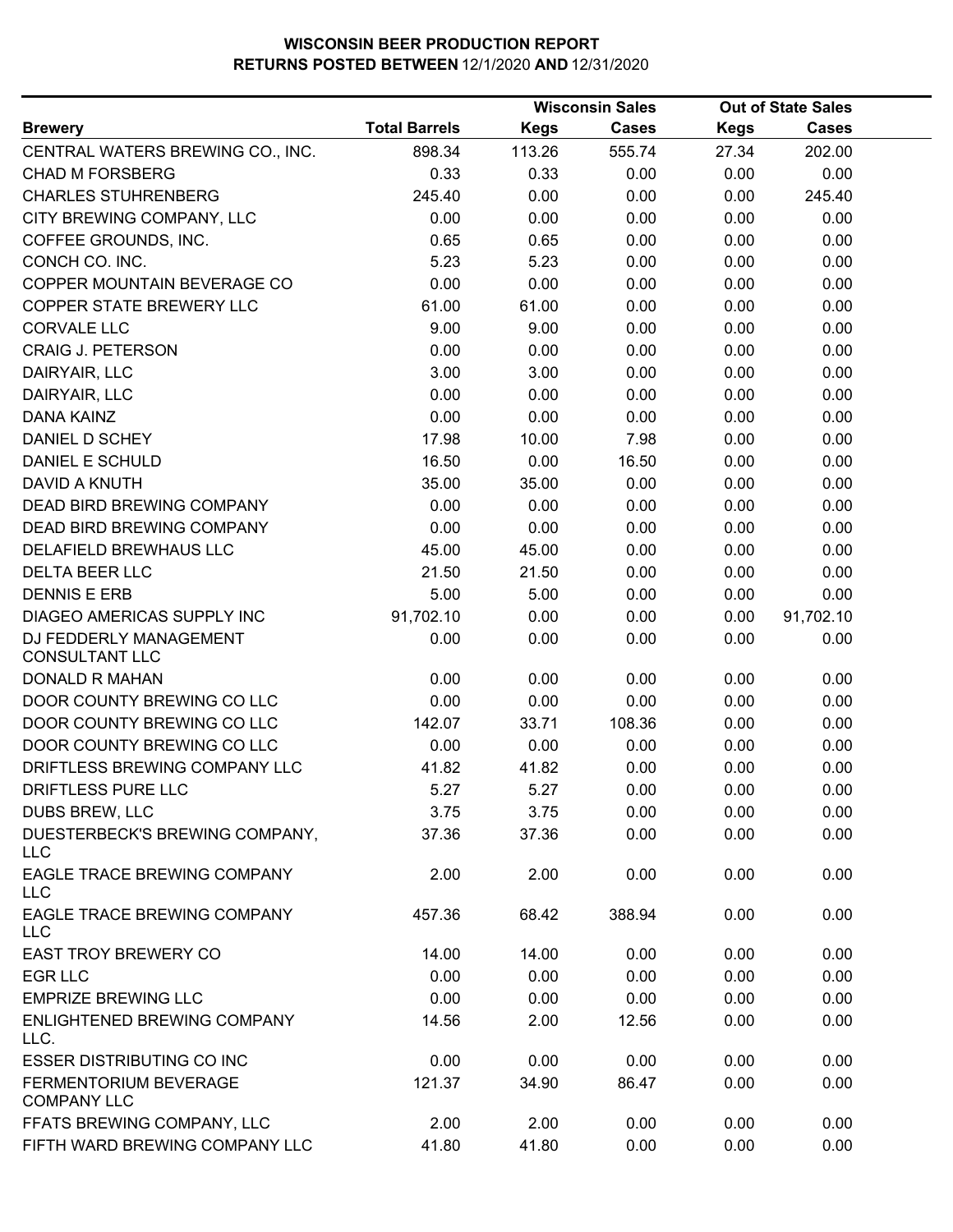| <b>Total Barrels</b><br><b>Kegs</b><br><b>Cases</b><br><b>Cases</b><br><b>Kegs</b><br>554.29<br>0.00<br>554.29<br>0.00<br>0.00<br>0.00<br>0.00<br>0.00<br>0.00<br>0.00<br>36.35<br>100.41<br>64.06<br>0.00<br>0.00<br>0.00<br>60.23<br>60.23<br>0.00<br>0.00<br>27.07<br>21.46<br>5.61<br>0.00<br>0.00<br>1.22<br>0.16<br>1.06<br>0.00<br>0.00<br>24.24<br>0.00<br>24.24<br>0.00<br>0.00<br>0.00<br>36.50<br>36.50<br>0.00<br>0.00<br>16.76<br>34.51<br>17.75<br>0.00<br>0.00<br>203.78<br>203.78<br>0.00<br>0.00<br>0.00<br>25.00<br>0.00<br>0.00<br>0.00<br>25.00<br>17.29<br>12.00<br>5.29<br>0.00<br>0.00<br>362.26<br>0.00<br>362.26<br>0.00<br>0.00<br>3.58<br>3.50<br>0.08<br>0.00<br>0.00<br>123.26<br>0.00<br>20.33<br>102.93<br>0.00<br>1,096.60<br>809.24<br>0.00<br>10.89<br>276.47<br>0.00<br>0.00<br>0.00<br>0.00<br>0.00<br>30.72<br>21.16<br>7.48<br>0.34<br>1.74<br>215.35<br>41.17<br>174.18<br>0.00<br>0.00<br>37.47<br>3.20<br>34.27<br>0.00<br>0.00<br>21.73<br>21.73<br>0.00<br>0.00<br>0.00<br>0.00<br>0.00<br>0.00<br>0.00<br>0.00<br>0.00<br>0.00<br>0.00<br>0.00<br>0.00<br>0.00<br>0.00<br>0.00<br>0.00<br>0.00<br>0.00<br>0.00<br>0.00<br>0.00<br>0.00<br>38.00<br>38.00<br>0.00<br>0.00<br>0.00<br>0.00<br>0.00<br>0.00<br>0.00<br>0.00<br>0.00<br>0.00<br>0.00<br>0.00<br>0.00<br>0.00<br>0.00<br>0.00<br>0.00<br>0.00<br>21.04<br>96.73<br>23.34<br>47.69<br>4.66<br>5.00<br>5.00<br>0.00<br>0.00<br>0.00<br>0.00<br>93.00<br>93.00<br>0.00<br>0.00<br>10,109.18<br>0.00<br>0.09<br>0.00<br>10,109.09<br>21.33<br>21.15<br>0.00<br>0.00<br>0.18<br>0.00<br>0.00<br>0.00<br>6.52<br>6.52<br>442.92<br>27.02<br>415.90<br>0.00<br>0.00<br>14.25<br>14.25<br>0.00<br>0.00<br>0.00<br>14.75<br>14.75<br>0.00<br>0.00<br>0.00<br>15.30<br>15.30<br>0.00<br>0.00<br>0.00<br>0.00<br>0.00<br>0.00<br>0.00<br>0.00<br>8.08<br>6.25<br>1.83<br>0.00<br>0.00<br>11.92<br>11.92<br>0.00<br>0.00<br>0.00<br>0.00<br>0.00<br>0.00<br>0.00<br>0.00 |                                                      |  | <b>Wisconsin Sales</b> | <b>Out of State Sales</b> |
|---------------------------------------------------------------------------------------------------------------------------------------------------------------------------------------------------------------------------------------------------------------------------------------------------------------------------------------------------------------------------------------------------------------------------------------------------------------------------------------------------------------------------------------------------------------------------------------------------------------------------------------------------------------------------------------------------------------------------------------------------------------------------------------------------------------------------------------------------------------------------------------------------------------------------------------------------------------------------------------------------------------------------------------------------------------------------------------------------------------------------------------------------------------------------------------------------------------------------------------------------------------------------------------------------------------------------------------------------------------------------------------------------------------------------------------------------------------------------------------------------------------------------------------------------------------------------------------------------------------------------------------------------------------------------------------------------------------------------------------------------------------------------------------------------------------------------------------------------------------------------------------------------------------------------------------------------------------------|------------------------------------------------------|--|------------------------|---------------------------|
|                                                                                                                                                                                                                                                                                                                                                                                                                                                                                                                                                                                                                                                                                                                                                                                                                                                                                                                                                                                                                                                                                                                                                                                                                                                                                                                                                                                                                                                                                                                                                                                                                                                                                                                                                                                                                                                                                                                                                                     | <b>Brewery</b>                                       |  |                        |                           |
|                                                                                                                                                                                                                                                                                                                                                                                                                                                                                                                                                                                                                                                                                                                                                                                                                                                                                                                                                                                                                                                                                                                                                                                                                                                                                                                                                                                                                                                                                                                                                                                                                                                                                                                                                                                                                                                                                                                                                                     | FIVE STAR BREWING CO INC.                            |  |                        |                           |
|                                                                                                                                                                                                                                                                                                                                                                                                                                                                                                                                                                                                                                                                                                                                                                                                                                                                                                                                                                                                                                                                                                                                                                                                                                                                                                                                                                                                                                                                                                                                                                                                                                                                                                                                                                                                                                                                                                                                                                     | FLIX ENTERTAINMENT LLC                               |  |                        |                           |
|                                                                                                                                                                                                                                                                                                                                                                                                                                                                                                                                                                                                                                                                                                                                                                                                                                                                                                                                                                                                                                                                                                                                                                                                                                                                                                                                                                                                                                                                                                                                                                                                                                                                                                                                                                                                                                                                                                                                                                     | FOX RIVER BREWING COMPANY II, LLC                    |  |                        |                           |
|                                                                                                                                                                                                                                                                                                                                                                                                                                                                                                                                                                                                                                                                                                                                                                                                                                                                                                                                                                                                                                                                                                                                                                                                                                                                                                                                                                                                                                                                                                                                                                                                                                                                                                                                                                                                                                                                                                                                                                     | FOX RIVER BREWING COMPANY, LLC                       |  |                        |                           |
|                                                                                                                                                                                                                                                                                                                                                                                                                                                                                                                                                                                                                                                                                                                                                                                                                                                                                                                                                                                                                                                                                                                                                                                                                                                                                                                                                                                                                                                                                                                                                                                                                                                                                                                                                                                                                                                                                                                                                                     | FOXTOWN-GBC, INC.                                    |  |                        |                           |
|                                                                                                                                                                                                                                                                                                                                                                                                                                                                                                                                                                                                                                                                                                                                                                                                                                                                                                                                                                                                                                                                                                                                                                                                                                                                                                                                                                                                                                                                                                                                                                                                                                                                                                                                                                                                                                                                                                                                                                     | <b>FRESAR INC</b>                                    |  |                        |                           |
|                                                                                                                                                                                                                                                                                                                                                                                                                                                                                                                                                                                                                                                                                                                                                                                                                                                                                                                                                                                                                                                                                                                                                                                                                                                                                                                                                                                                                                                                                                                                                                                                                                                                                                                                                                                                                                                                                                                                                                     | <b>FULTON LLC</b>                                    |  |                        |                           |
|                                                                                                                                                                                                                                                                                                                                                                                                                                                                                                                                                                                                                                                                                                                                                                                                                                                                                                                                                                                                                                                                                                                                                                                                                                                                                                                                                                                                                                                                                                                                                                                                                                                                                                                                                                                                                                                                                                                                                                     | <b>G5 BREWING COMPANY LLC</b>                        |  |                        |                           |
|                                                                                                                                                                                                                                                                                                                                                                                                                                                                                                                                                                                                                                                                                                                                                                                                                                                                                                                                                                                                                                                                                                                                                                                                                                                                                                                                                                                                                                                                                                                                                                                                                                                                                                                                                                                                                                                                                                                                                                     | <b>GATHERING PLACE BREWING</b><br><b>COMPANY LLC</b> |  |                        |                           |
|                                                                                                                                                                                                                                                                                                                                                                                                                                                                                                                                                                                                                                                                                                                                                                                                                                                                                                                                                                                                                                                                                                                                                                                                                                                                                                                                                                                                                                                                                                                                                                                                                                                                                                                                                                                                                                                                                                                                                                     | GD3, LLC                                             |  |                        |                           |
|                                                                                                                                                                                                                                                                                                                                                                                                                                                                                                                                                                                                                                                                                                                                                                                                                                                                                                                                                                                                                                                                                                                                                                                                                                                                                                                                                                                                                                                                                                                                                                                                                                                                                                                                                                                                                                                                                                                                                                     | GD4, LLC                                             |  |                        |                           |
|                                                                                                                                                                                                                                                                                                                                                                                                                                                                                                                                                                                                                                                                                                                                                                                                                                                                                                                                                                                                                                                                                                                                                                                                                                                                                                                                                                                                                                                                                                                                                                                                                                                                                                                                                                                                                                                                                                                                                                     | <b>GIANT JONES BREWING LLC</b>                       |  |                        |                           |
|                                                                                                                                                                                                                                                                                                                                                                                                                                                                                                                                                                                                                                                                                                                                                                                                                                                                                                                                                                                                                                                                                                                                                                                                                                                                                                                                                                                                                                                                                                                                                                                                                                                                                                                                                                                                                                                                                                                                                                     | GJS SALES, INC.                                      |  |                        |                           |
|                                                                                                                                                                                                                                                                                                                                                                                                                                                                                                                                                                                                                                                                                                                                                                                                                                                                                                                                                                                                                                                                                                                                                                                                                                                                                                                                                                                                                                                                                                                                                                                                                                                                                                                                                                                                                                                                                                                                                                     | <b>GOOD CITY BREWING LLC</b>                         |  |                        |                           |
|                                                                                                                                                                                                                                                                                                                                                                                                                                                                                                                                                                                                                                                                                                                                                                                                                                                                                                                                                                                                                                                                                                                                                                                                                                                                                                                                                                                                                                                                                                                                                                                                                                                                                                                                                                                                                                                                                                                                                                     | <b>GOOD CITY BREWING LLC</b>                         |  |                        |                           |
|                                                                                                                                                                                                                                                                                                                                                                                                                                                                                                                                                                                                                                                                                                                                                                                                                                                                                                                                                                                                                                                                                                                                                                                                                                                                                                                                                                                                                                                                                                                                                                                                                                                                                                                                                                                                                                                                                                                                                                     | <b>GRANT PAULY</b>                                   |  |                        |                           |
|                                                                                                                                                                                                                                                                                                                                                                                                                                                                                                                                                                                                                                                                                                                                                                                                                                                                                                                                                                                                                                                                                                                                                                                                                                                                                                                                                                                                                                                                                                                                                                                                                                                                                                                                                                                                                                                                                                                                                                     | <b>GRAVITY BOX BREWING COMPANY,</b><br><b>LLC</b>    |  |                        |                           |
|                                                                                                                                                                                                                                                                                                                                                                                                                                                                                                                                                                                                                                                                                                                                                                                                                                                                                                                                                                                                                                                                                                                                                                                                                                                                                                                                                                                                                                                                                                                                                                                                                                                                                                                                                                                                                                                                                                                                                                     | <b>GRAY BREWING CO.</b>                              |  |                        |                           |
|                                                                                                                                                                                                                                                                                                                                                                                                                                                                                                                                                                                                                                                                                                                                                                                                                                                                                                                                                                                                                                                                                                                                                                                                                                                                                                                                                                                                                                                                                                                                                                                                                                                                                                                                                                                                                                                                                                                                                                     | <b>GREEN BAY BREWING COMPANY</b>                     |  |                        |                           |
|                                                                                                                                                                                                                                                                                                                                                                                                                                                                                                                                                                                                                                                                                                                                                                                                                                                                                                                                                                                                                                                                                                                                                                                                                                                                                                                                                                                                                                                                                                                                                                                                                                                                                                                                                                                                                                                                                                                                                                     | <b>GREENVIEW BREWING LLC</b>                         |  |                        |                           |
|                                                                                                                                                                                                                                                                                                                                                                                                                                                                                                                                                                                                                                                                                                                                                                                                                                                                                                                                                                                                                                                                                                                                                                                                                                                                                                                                                                                                                                                                                                                                                                                                                                                                                                                                                                                                                                                                                                                                                                     | <b>GREGORY YORK</b>                                  |  |                        |                           |
|                                                                                                                                                                                                                                                                                                                                                                                                                                                                                                                                                                                                                                                                                                                                                                                                                                                                                                                                                                                                                                                                                                                                                                                                                                                                                                                                                                                                                                                                                                                                                                                                                                                                                                                                                                                                                                                                                                                                                                     | <b>GUY R LILJA</b>                                   |  |                        |                           |
|                                                                                                                                                                                                                                                                                                                                                                                                                                                                                                                                                                                                                                                                                                                                                                                                                                                                                                                                                                                                                                                                                                                                                                                                                                                                                                                                                                                                                                                                                                                                                                                                                                                                                                                                                                                                                                                                                                                                                                     | HEART OF THE NORTH BREWING CO                        |  |                        |                           |
|                                                                                                                                                                                                                                                                                                                                                                                                                                                                                                                                                                                                                                                                                                                                                                                                                                                                                                                                                                                                                                                                                                                                                                                                                                                                                                                                                                                                                                                                                                                                                                                                                                                                                                                                                                                                                                                                                                                                                                     | <b>HERBIERY LLC</b>                                  |  |                        |                           |
|                                                                                                                                                                                                                                                                                                                                                                                                                                                                                                                                                                                                                                                                                                                                                                                                                                                                                                                                                                                                                                                                                                                                                                                                                                                                                                                                                                                                                                                                                                                                                                                                                                                                                                                                                                                                                                                                                                                                                                     | HIGHHOLDER BREWING COMPANY,<br><b>LLC</b>            |  |                        |                           |
|                                                                                                                                                                                                                                                                                                                                                                                                                                                                                                                                                                                                                                                                                                                                                                                                                                                                                                                                                                                                                                                                                                                                                                                                                                                                                                                                                                                                                                                                                                                                                                                                                                                                                                                                                                                                                                                                                                                                                                     | HILLSBORO BREWING COMPANY LLC                        |  |                        |                           |
|                                                                                                                                                                                                                                                                                                                                                                                                                                                                                                                                                                                                                                                                                                                                                                                                                                                                                                                                                                                                                                                                                                                                                                                                                                                                                                                                                                                                                                                                                                                                                                                                                                                                                                                                                                                                                                                                                                                                                                     | HOOPS OF DANE COUNTY, INC.                           |  |                        |                           |
|                                                                                                                                                                                                                                                                                                                                                                                                                                                                                                                                                                                                                                                                                                                                                                                                                                                                                                                                                                                                                                                                                                                                                                                                                                                                                                                                                                                                                                                                                                                                                                                                                                                                                                                                                                                                                                                                                                                                                                     | HOOPS OF DANE COUNTY, INC.                           |  |                        |                           |
|                                                                                                                                                                                                                                                                                                                                                                                                                                                                                                                                                                                                                                                                                                                                                                                                                                                                                                                                                                                                                                                                                                                                                                                                                                                                                                                                                                                                                                                                                                                                                                                                                                                                                                                                                                                                                                                                                                                                                                     | HOOPS OF DANE COUNTY, INC.                           |  |                        |                           |
|                                                                                                                                                                                                                                                                                                                                                                                                                                                                                                                                                                                                                                                                                                                                                                                                                                                                                                                                                                                                                                                                                                                                                                                                                                                                                                                                                                                                                                                                                                                                                                                                                                                                                                                                                                                                                                                                                                                                                                     | HOP & BARREL BREWING COMPANY,<br><b>LLC</b>          |  |                        |                           |
|                                                                                                                                                                                                                                                                                                                                                                                                                                                                                                                                                                                                                                                                                                                                                                                                                                                                                                                                                                                                                                                                                                                                                                                                                                                                                                                                                                                                                                                                                                                                                                                                                                                                                                                                                                                                                                                                                                                                                                     | HOP HAUS BREWING COMPANY LLC                         |  |                        |                           |
|                                                                                                                                                                                                                                                                                                                                                                                                                                                                                                                                                                                                                                                                                                                                                                                                                                                                                                                                                                                                                                                                                                                                                                                                                                                                                                                                                                                                                                                                                                                                                                                                                                                                                                                                                                                                                                                                                                                                                                     | HOP HAUS BREWING COMPANY LLC                         |  |                        |                           |
|                                                                                                                                                                                                                                                                                                                                                                                                                                                                                                                                                                                                                                                                                                                                                                                                                                                                                                                                                                                                                                                                                                                                                                                                                                                                                                                                                                                                                                                                                                                                                                                                                                                                                                                                                                                                                                                                                                                                                                     | HORNELL BREWING CO INC                               |  |                        |                           |
|                                                                                                                                                                                                                                                                                                                                                                                                                                                                                                                                                                                                                                                                                                                                                                                                                                                                                                                                                                                                                                                                                                                                                                                                                                                                                                                                                                                                                                                                                                                                                                                                                                                                                                                                                                                                                                                                                                                                                                     | INDEED BREWING COMPANY WI, LLC                       |  |                        |                           |
|                                                                                                                                                                                                                                                                                                                                                                                                                                                                                                                                                                                                                                                                                                                                                                                                                                                                                                                                                                                                                                                                                                                                                                                                                                                                                                                                                                                                                                                                                                                                                                                                                                                                                                                                                                                                                                                                                                                                                                     | <b>INVENTORS BREWPUB LLC</b>                         |  |                        |                           |
|                                                                                                                                                                                                                                                                                                                                                                                                                                                                                                                                                                                                                                                                                                                                                                                                                                                                                                                                                                                                                                                                                                                                                                                                                                                                                                                                                                                                                                                                                                                                                                                                                                                                                                                                                                                                                                                                                                                                                                     | <b>ISAAC SHOWAKI</b>                                 |  |                        |                           |
|                                                                                                                                                                                                                                                                                                                                                                                                                                                                                                                                                                                                                                                                                                                                                                                                                                                                                                                                                                                                                                                                                                                                                                                                                                                                                                                                                                                                                                                                                                                                                                                                                                                                                                                                                                                                                                                                                                                                                                     | JACQUELYN FORBES KEARNS                              |  |                        |                           |
|                                                                                                                                                                                                                                                                                                                                                                                                                                                                                                                                                                                                                                                                                                                                                                                                                                                                                                                                                                                                                                                                                                                                                                                                                                                                                                                                                                                                                                                                                                                                                                                                                                                                                                                                                                                                                                                                                                                                                                     | <b>JAMES METZ</b>                                    |  |                        |                           |
|                                                                                                                                                                                                                                                                                                                                                                                                                                                                                                                                                                                                                                                                                                                                                                                                                                                                                                                                                                                                                                                                                                                                                                                                                                                                                                                                                                                                                                                                                                                                                                                                                                                                                                                                                                                                                                                                                                                                                                     | <b>JEAN M LANE</b>                                   |  |                        |                           |
|                                                                                                                                                                                                                                                                                                                                                                                                                                                                                                                                                                                                                                                                                                                                                                                                                                                                                                                                                                                                                                                                                                                                                                                                                                                                                                                                                                                                                                                                                                                                                                                                                                                                                                                                                                                                                                                                                                                                                                     | <b>JEREMY BEACH</b>                                  |  |                        |                           |
|                                                                                                                                                                                                                                                                                                                                                                                                                                                                                                                                                                                                                                                                                                                                                                                                                                                                                                                                                                                                                                                                                                                                                                                                                                                                                                                                                                                                                                                                                                                                                                                                                                                                                                                                                                                                                                                                                                                                                                     | <b>JONATHAN CHRISTIANSEN</b>                         |  |                        |                           |
|                                                                                                                                                                                                                                                                                                                                                                                                                                                                                                                                                                                                                                                                                                                                                                                                                                                                                                                                                                                                                                                                                                                                                                                                                                                                                                                                                                                                                                                                                                                                                                                                                                                                                                                                                                                                                                                                                                                                                                     | JRKM MANAGEMENT COMPANY                              |  |                        |                           |
|                                                                                                                                                                                                                                                                                                                                                                                                                                                                                                                                                                                                                                                                                                                                                                                                                                                                                                                                                                                                                                                                                                                                                                                                                                                                                                                                                                                                                                                                                                                                                                                                                                                                                                                                                                                                                                                                                                                                                                     | JRKM MANAGEMENT COMPANY                              |  |                        |                           |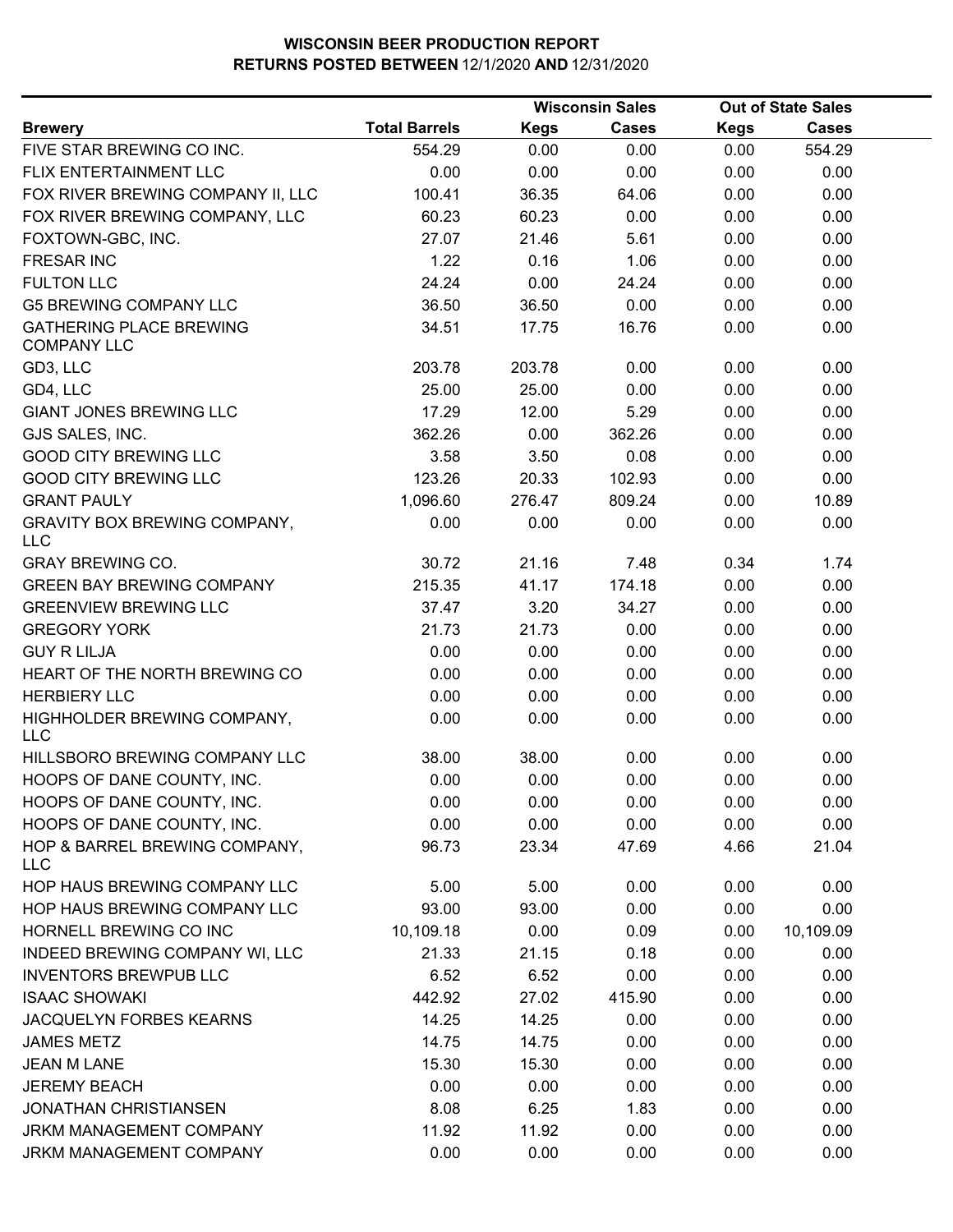|                                                 |                      |             | <b>Wisconsin Sales</b> |             | <b>Out of State Sales</b> |  |  |
|-------------------------------------------------|----------------------|-------------|------------------------|-------------|---------------------------|--|--|
| <b>Brewery</b>                                  | <b>Total Barrels</b> | <b>Kegs</b> | <b>Cases</b>           | <b>Kegs</b> | <b>Cases</b>              |  |  |
| KARBEN4 BREWING LLC                             | 558.99               | 66.16       | 477.08                 | 0.00        | 15.75                     |  |  |
| KATCHEVER & CO LLC                              | 117.15               | 42.17       | 74.98                  | 0.00        | 0.00                      |  |  |
| KELLERMEISTER BEVERAGES, LLC                    | 33.05                | 15.12       | 17.93                  | 0.00        | 0.00                      |  |  |
| KOWALSKE BREWING LLC                            | 25.00                | 0.00        | 25.00                  | 0.00        | 0.00                      |  |  |
| KOWALSKE BREWING LLC                            | 0.00                 | 0.00        | 0.00                   | 0.00        | 0.00                      |  |  |
| KRIER FOODS, INC.                               | 0.00                 | 0.00        | 0.00                   | 0.00        | 0.00                      |  |  |
| LAKEFRONT BREWERY, INC.                         | 0.00                 | 0.00        | 0.00                   | 0.00        | 0.00                      |  |  |
| LAKEFRONT BREWERY, INC.                         | 2,627.38             | 342.71      | 1,996.97               | 15.67       | 272.03                    |  |  |
| LAKEWALK BREWERY AND CAFE<br><b>COMPANY</b>     | 28.00                | 28.00       | 0.00                   | 0.00        | 0.00                      |  |  |
| <b>LARRY TRACHENBROIT</b>                       | 0.00                 | 0.00        | 0.00                   | 0.00        | 0.00                      |  |  |
| LAZY MONK BREWING LLC                           | 30.20                | 8.91        | 21.29                  | 0.00        | 0.00                      |  |  |
| LEDGESTONE ESTATE LLC                           | 5.00                 | 5.00        | 0.00                   | 0.00        | 0.00                      |  |  |
| <b>LEE BURGESS</b>                              | 0.00                 | 0.00        | 0.00                   | 0.00        | 0.00                      |  |  |
| LEFFEL ROOTS, LLC                               | 0.00                 | 0.00        | 0.00                   | 0.00        | 0.00                      |  |  |
| <b>LEVI FUNK</b>                                | 18.54                | 2.77        | 15.77                  | 0.00        | 0.00                      |  |  |
| LHM BREW PUB, LLC                               | 5.47                 | 5.47        | 0.00                   | 0.00        | 0.00                      |  |  |
| LOOKING FOR GROUP BREWING<br><b>MADISON LLC</b> | 18.02                | 18.02       | 0.00                   | 0.00        | 0.00                      |  |  |
| <b>LOST ISLAND WINE LLC</b>                     | 8.54                 | 8.54        | 0.00                   | 0.00        | 0.00                      |  |  |
| <b>LOW DAILY LLC</b>                            | 10.57                | 10.57       | 0.00                   | 0.00        | 0.00                      |  |  |
| LUCETTE BREWING COMPANY LLC                     | 33.11                | 24.25       | 8.86                   | 0.00        | 0.00                      |  |  |
| LUCKYS 1313 BREW PUB INVESTOR<br><b>LLC</b>     | 0.00                 | 0.00        | 0.00                   | 0.00        | 0.00                      |  |  |
| LUCKYS 1313 BREW PUB INVESTOR<br>LLC            | 0.00                 | 0.00        | 0.00                   | 0.00        | 0.00                      |  |  |
| LUCKYS 1313 BREW PUB INVESTOR<br><b>LLC</b>     | 0.00                 | 0.00        | 0.00                   | 0.00        | 0.00                      |  |  |
| MAG ENTERTAINMENT LLC                           | 0.00                 | 0.00        | 0.00                   | 0.00        | 0.00                      |  |  |
| MARK ANTHONY BREWING INC                        | 91,679.81            | 0.00        | 24,223.13              | 0.00        | 67,456.68                 |  |  |
| MATTHEW J GEARY                                 | 18.78                | 14.24       | 4.54                   | 0.00        | 0.00                      |  |  |
| <b>MATTHEW J GERDTS</b>                         | 6.00                 | 6.00        | 0.00                   | 0.00        | 0.00                      |  |  |
| MATTHEW R SCHMIDT                               | 25.50                | 25.50       | 0.00                   | 0.00        | 0.00                      |  |  |
| MCFLESHMAN'S BREWING CO., LLC.                  | 38.94                | 17.93       | 21.01                  | 0.00        | 0.00                      |  |  |
| <b>MCZ'S BREWING, LLC</b>                       | 0.00                 | 0.00        | 0.00                   | 0.00        | 0.00                      |  |  |
| MELMS BREWING COMPANY INC                       | 0.00                 | 0.00        | 0.00                   | 0.00        | 0.00                      |  |  |
| MICHAEL CHRISTENSON                             | 20.00                | 20.00       | 0.00                   | 0.00        | 0.00                      |  |  |
| MICHAEL W ZUPKE                                 | 0.00                 | 0.00        | 0.00                   | 0.00        | 0.00                      |  |  |
| MINOCQUA BREWING CO INC                         | 16.00                | 16.00       | 0.00                   | 0.00        | 0.00                      |  |  |
| <b>MISSION BREWERY INC</b>                      | 0.00                 | 0.00        | 0.00                   | 0.00        | 0.00                      |  |  |
| MOBCRAFT BEER INC                               | 0.00                 | 0.00        | 0.00                   | 0.00        | 0.00                      |  |  |
| <b>MODICUM BREWING LLC</b>                      | 2.97                 | 1.50        | 1.47                   | 0.00        | 0.00                      |  |  |
| MOLSON COORS BEVERAGE<br><b>COMPANY USA LLC</b> | 2,279.38             | 176.33      | 1,660.81               | 66.00       | 376.24                    |  |  |
| MOLSON COORS BEVERAGE<br><b>COMPANY USA LLC</b> | 150.76               | 0.00        | $-0.13$                | 0.00        | 150.89                    |  |  |
| MOLSON COORS BEVERAGE<br><b>COMPANY USA LLC</b> | 441,334.61           | 5,959.04    | 100,959.58             | 14,953.50   | 319,462.49                |  |  |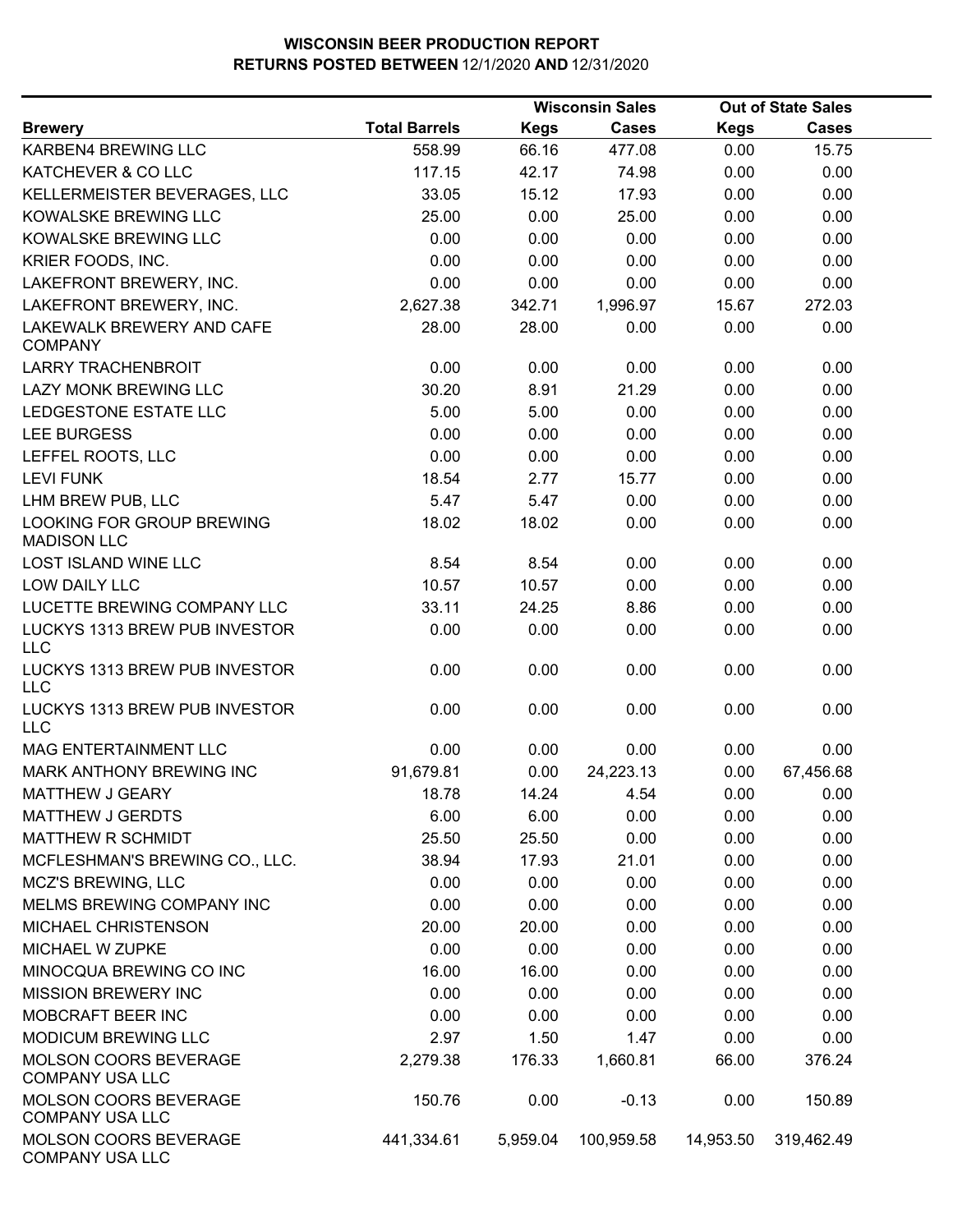|                                                        |                      |             | <b>Wisconsin Sales</b> |             | <b>Out of State Sales</b> |  |
|--------------------------------------------------------|----------------------|-------------|------------------------|-------------|---------------------------|--|
| <b>Brewery</b>                                         | <b>Total Barrels</b> | <b>Kegs</b> | <b>Cases</b>           | <b>Kegs</b> | <b>Cases</b>              |  |
| <b>MOLSON COORS BEVERAGE</b><br><b>COMPANY USA LLC</b> | 147.24               | 0.00        | 0.19                   | 0.00        | 147.05                    |  |
| MOLSON COORS USA LLC                                   | 0.00                 | 0.00        | 0.00                   | 0.00        | 0.00                      |  |
| MONTELLO BREWING COMPANY LLC                           | 0.00                 | 0.00        | 0.00                   | 0.00        | 0.00                      |  |
| MOOSEJAW PIZZA & BREWING CO LLC                        | 54.60                | 37.83       | 16.77                  | 0.00        | 0.00                      |  |
| <b>MORRISWEYER LLC</b>                                 | 0.00                 | 0.00        | 0.00                   | 0.00        | 0.00                      |  |
| MOUNTAIN CREST SRL LLC                                 | 3,355.59             | 7.00        | 590.66                 | 0.00        | 2,757.93                  |  |
| <b>NATHAN R WARNKE</b>                                 | 0.00                 | 0.00        | 0.00                   | 0.00        | 0.00                      |  |
| <b>NATHANIEL FAKLER</b>                                | 10.32                | 10.32       | 0.00                   | 0.00        | 0.00                      |  |
| <b>NEW BARONS BREWING</b><br><b>COOPERATIVE</b>        | 9.21                 | 9.00        | 0.21                   | 0.00        | 0.00                      |  |
| NEW GLARUS BREWING COMPANY                             | 17,958.51            | 1,028.00    | 16,930.51              | 0.00        | 0.00                      |  |
| NEW GLARUS BREWING COMPANY                             | 960.09               | 63.50       | 896.59                 | 0.00        | 0.00                      |  |
| NEW MERIDIAN BEER, LLC                                 | 19.20                | 19.20       | 0.00                   | 0.00        | 0.00                      |  |
| NEXT DOOR BREWING LLC                                  | 50.80                | 0.00        | 50.80                  | 0.00        | 0.00                      |  |
| NEXT DOOR BREWING LLC                                  | 6.35                 | 5.00        | 1.35                   | 0.00        | 0.00                      |  |
| NICHOLAS CALAWAY                                       | 112.11               | 87.69       | 24.42                  | 0.00        | 0.00                      |  |
| NOBLE ROOTS BREWING COMPANY,<br><b>LLC</b>             | 12.94                | 12.94       | 0.00                   | 0.00        | 0.00                      |  |
| NORTHWOODS BREWING CORP LLC                            | 14.00                | 14.00       | 0.00                   | 0.00        | 0.00                      |  |
| OFF-KILTER BREWING INC                                 | 2.66                 | 1.50        | 1.16                   | 0.00        | 0.00                      |  |
| OLD ABE BREWING LLC                                    | 0.00                 | 0.00        | 0.00                   | 0.00        | 0.00                      |  |
| OLD GERMANTOWN LLC                                     | 0.00                 | 0.00        | 0.00                   | 0.00        | 0.00                      |  |
| <b>OLIPHANT BREWING LLC</b>                            | 125.71               | 89.62       | 0.00                   | 36.09       | 0.00                      |  |
| OMBIBULOUS BREWING COMPANY,<br><b>LLC</b>              | 12.75                | 12.75       | 0.00                   | 0.00        | 0.00                      |  |
| O'SO BREWING COMPANY                                   | 129.80               | 3.33        | 126.47                 | 0.00        | 0.00                      |  |
| PABST BREWING COMPANY, LLC                             | 2,247.16             | 0.00        | 0.00                   | 0.00        | 2,247.16                  |  |
| PABST HOLDINGS LLC                                     | 2.00                 | 2.00        | 0.00                   | 0.00        | 0.00                      |  |
| PARCHED EAGLE BREWPUB LLC                              | 3.42                 | 3.42        | 0.00                   | 0.00        | 0.00                      |  |
| PETER PETERSON                                         | 0.00                 | 0.00        | 0.00                   | 0.00        | 0.00                      |  |
| PETSKULL BREWING COMPANY LLC                           | 26.00                | 26.00       | 0.00                   | 0.00        | 0.00                      |  |
| PHUSION PROJECTS LLC                                   | 32,089.46            | 0.00        | 541.89                 | 0.00        | 31,547.57                 |  |
| PIGEON RIVER BREWING LLC                               | 58.50                | 12.00       | 46.50                  | 0.00        | 0.00                      |  |
| PITCHFORK BREWING LLC                                  | 14.00                | 14.00       | 0.00                   | 0.00        | 0.00                      |  |
| PLYMOUTH BREWING COMPANY LLC                           | 0.00                 | 0.00        | 0.00                   | 0.00        | 0.00                      |  |
| PORT HURON BREWING COMPANY,<br><b>LLC</b>              | 0.00                 | 0.00        | 0.00                   | 0.00        | 0.00                      |  |
| POTOSI BREWING COMPANY                                 | 1,468.90             | 86.60       | 830.10                 | 207.20      | 345.00                    |  |
| POTOSI BREWING COMPANY                                 | 9.00                 | 9.00        | 0.00                   | 0.00        | 0.00                      |  |
| R' NOGGIN BREWING LLC                                  | 0.00                 | 0.00        | 0.00                   | 0.00        | 0.00                      |  |
| RADIX FERMENTATION LLC                                 | 0.00                 | 0.00        | 0.00                   | 0.00        | 0.00                      |  |
| RAIL HOUSE PROPERTIES LLC                              | 17.25                | 17.25       | 0.00                   | 0.00        | 0.00                      |  |
| <b>RAISED GRAIN BREWING COMPANY</b><br><b>LLC</b>      | 174.53               | 48.50       | 126.03                 | 0.00        | 0.00                      |  |
| RANDYS FUNHUNTERS BREWERY INC                          | 6.00                 | 6.00        | 0.00                   | 0.00        | 0.00                      |  |
| REBELLION BREWING HOLDING                              | 15.47                | 15.47       | 0.00                   | 0.00        | 0.00                      |  |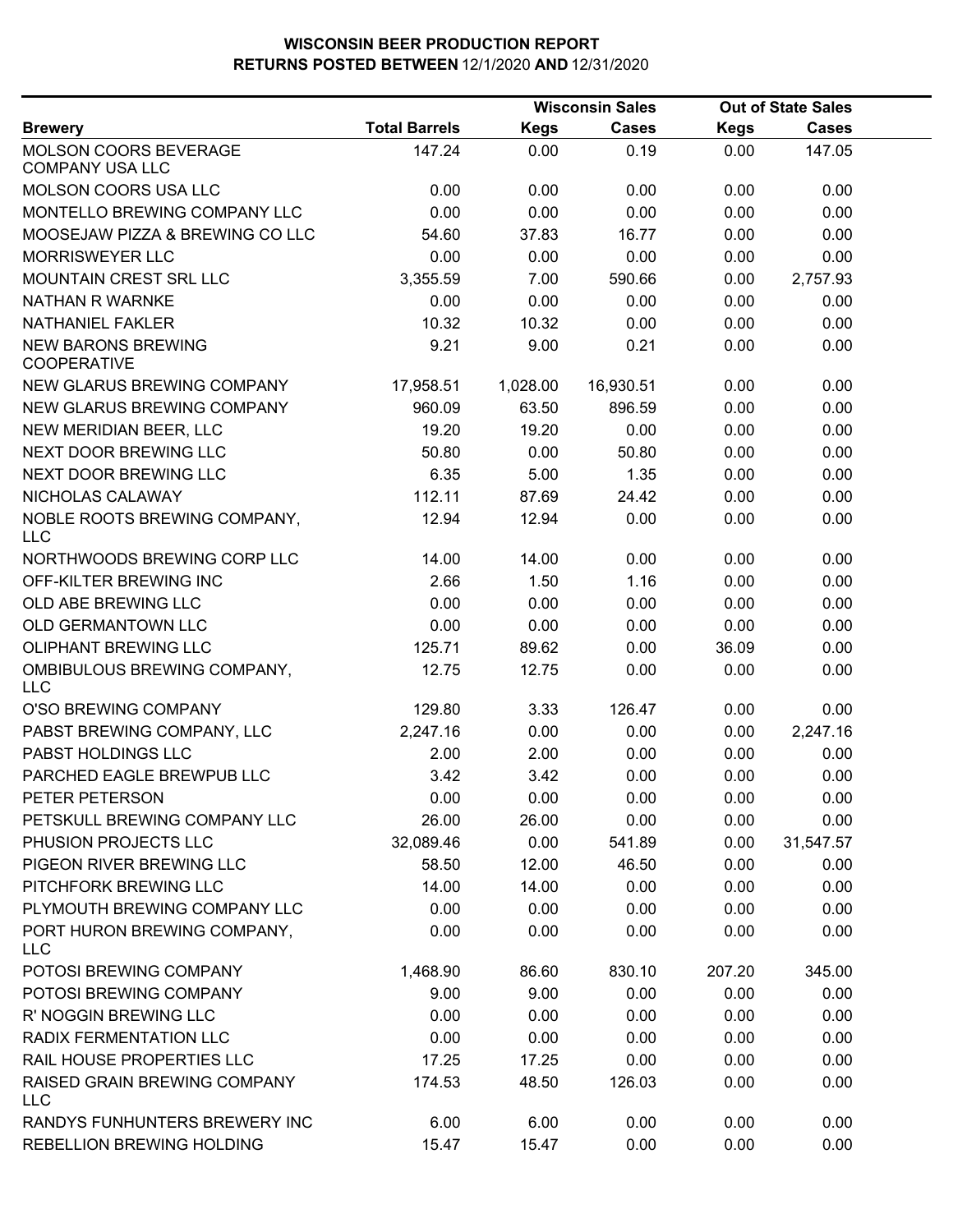|                                        |                      | <b>Wisconsin Sales</b> |              |             | <b>Out of State Sales</b> |  |
|----------------------------------------|----------------------|------------------------|--------------|-------------|---------------------------|--|
| <b>Brewery</b>                         | <b>Total Barrels</b> | <b>Kegs</b>            | <b>Cases</b> | <b>Kegs</b> | <b>Cases</b>              |  |
| <b>COMPANY INC</b>                     |                      |                        |              |             |                           |  |
| RED EYE BREWING COMPANY LLC            | 20.95                | 20.95                  | 0.00         | 0.00        | 0.00                      |  |
| REGAL BRAU BREWING COMPANY LLC         | 383.14               | 0.00                   | 40.84        | 0.00        | 342.30                    |  |
| RHINELANDER BREWING CO LLC             | 2,670.63             | 5.00                   | 185.93       | 0.00        | 2,479.70                  |  |
| RHINELANDER BREWING CO LLC             | 21.79                | 6.61                   | 15.18        | 0.00        | 0.00                      |  |
| RICHARD LARRY JOSEPH                   | 0.00                 | 0.00                   | 0.00         | 0.00        | 0.00                      |  |
| RICHARD LARRY JOSEPH                   | 0.00                 | 0.00                   | 0.00         | 0.00        | 0.00                      |  |
| RICHARD LARRY JOSEPH                   | 0.00                 | 0.00                   | 0.00         | 0.00        | 0.00                      |  |
| RICHARD LARRY JOSEPH                   | 111.56               | 111.56                 | 0.00         | 0.00        | 0.00                      |  |
| <b>RICHARD R TUESCHER</b>              | 0.00                 | 0.00                   | 0.00         | 0.00        | 0.00                      |  |
| <b>RIGHT BAUER LLC</b>                 | 11.00                | 11.00                  | 0.00         | 0.00        | 0.00                      |  |
| RIO LOBO LLC                           | 0.00                 | 0.00                   | 0.00         | 0.00        | 0.00                      |  |
| ROBERT A LARSON                        | 101.88               | 26.83                  | 75.05        | 0.00        | 0.00                      |  |
| ROCK COUNTY BREWING COMPANY<br>LLC     | 33.76                | 18.12                  | 15.64        | 0.00        | 0.00                      |  |
| <b>ROCK'N BEER LLC</b>                 | 25.00                | 25.00                  | 0.00         | 0.00        | 0.00                      |  |
| ROCKY REEF BREWING COMPANY             | 14.77                | 14.77                  | 0.00         | 0.00        | 0.00                      |  |
| <b>ROGER HILLESTAD</b>                 | 3.24                 | 3.24                   | 0.00         | 0.00        | 0.00                      |  |
| <b>ROGER MILLER</b>                    | 4.35                 | 4.35                   | 0.00         | 0.00        | 0.00                      |  |
| <b>ROSS M NELSON</b>                   | 0.00                 | 0.00                   | 0.00         | 0.00        | 0.00                      |  |
| ROUND MAN BREWING CO., LLC             | 27.83                | 27.83                  | 0.00         | 0.00        | 0.00                      |  |
| ROWLAND'S CALUMET BREWING CO.,<br>INC. | 15.00                | 15.00                  | 0.00         | 0.00        | 0.00                      |  |
| ROWLAND'S CALUMET BREWING CO.,<br>INC. | 0.00                 | 0.00                   | 0.00         | 0.00        | 0.00                      |  |
| RUSH RIVER BREWING LLC                 | 129.53               | 28.83                  | 49.71        | 21.67       | 29.32                     |  |
| RYAN D STOLT                           | 6.20                 | 4.17                   | 2.03         | 0.00        | 0.00                      |  |
| RYANS ON YORK LLC                      | 0.00                 | 0.00                   | 0.00         | 0.00        | 0.00                      |  |
| SAHALE ALE WORKS, LLC                  | 9.90                 | 9.90                   | 0.00         | 0.00        | 0.00                      |  |
| SAND CREEK BREWING CO LLC              | 0.00                 | 0.00                   | 0.00         | 0.00        | 0.00                      |  |
| SAWMILL BREWING CO INC                 | 25.95                | 25.95                  | 0.00         | 0.00        | 0.00                      |  |
| SHB HOLDINGS LLC                       | 3.50                 | 3.50                   | 0.00         | 0.00        | 0.00                      |  |
| SLEEMAN BREWING COMPANY USA<br>INC     | 3,022.84             | 11.98                  | 74.40        | $-11.98$    | 2,948.44                  |  |
| SOME NERVE BREWING COMPANY LLC         | 2.49                 | 2.49                   | 0.00         | 0.00        | 0.00                      |  |
| SONNY'S PIZZERIA, LLC                  | 10.00                | 10.00                  | 0.00         | 0.00        | 0.00                      |  |
| SOUTH SHORE BREWERY, INC.              | 95.88                | 26.92                  | 66.06        | 0.00        | 2.90                      |  |
| SOUTH SHORE BREWERY, INC.              | 11.66                | 11.66                  | 0.00         | 0.00        | 0.00                      |  |
| <b>SPB LLC</b>                         | 1,623.54             | 149.00                 | 1,104.87     | 43.50       | 326.17                    |  |
| STARBOARD BREWING COMPANY LLC          | 3.00                 | 3.00                   | 0.00         | 0.00        | 0.00                      |  |
| STATE LINE DISTILLERY, LLC             | 0.00                 | 0.00                   | 0.00         | 0.00        | 0.00                      |  |
| STEELHEAD ALEWORKS LLC                 | 15.00                | 15.00                  | 0.00         | 0.00        | 0.00                      |  |
| STEPHEN B ZINK                         | 1.00                 | 1.00                   | 0.00         | 0.00        | 0.00                      |  |
| STILLMANK BREWING COMPANY              | 121.33               | 27.25                  | 94.08        | 0.00        | 0.00                      |  |
| STONE ARCH BREWPUB INC.                | 263.68               | 263.68                 | 0.00         | 0.00        | 0.00                      |  |
| STUBBORN BROTHERS BREWERY LLC          | 25.56                | 25.56                  | 0.00         | 0.00        | 0.00                      |  |
| SUNSHINE BREWING COMPANY LLC           | 0.00                 | 0.00                   | 0.00         | 0.00        | 0.00                      |  |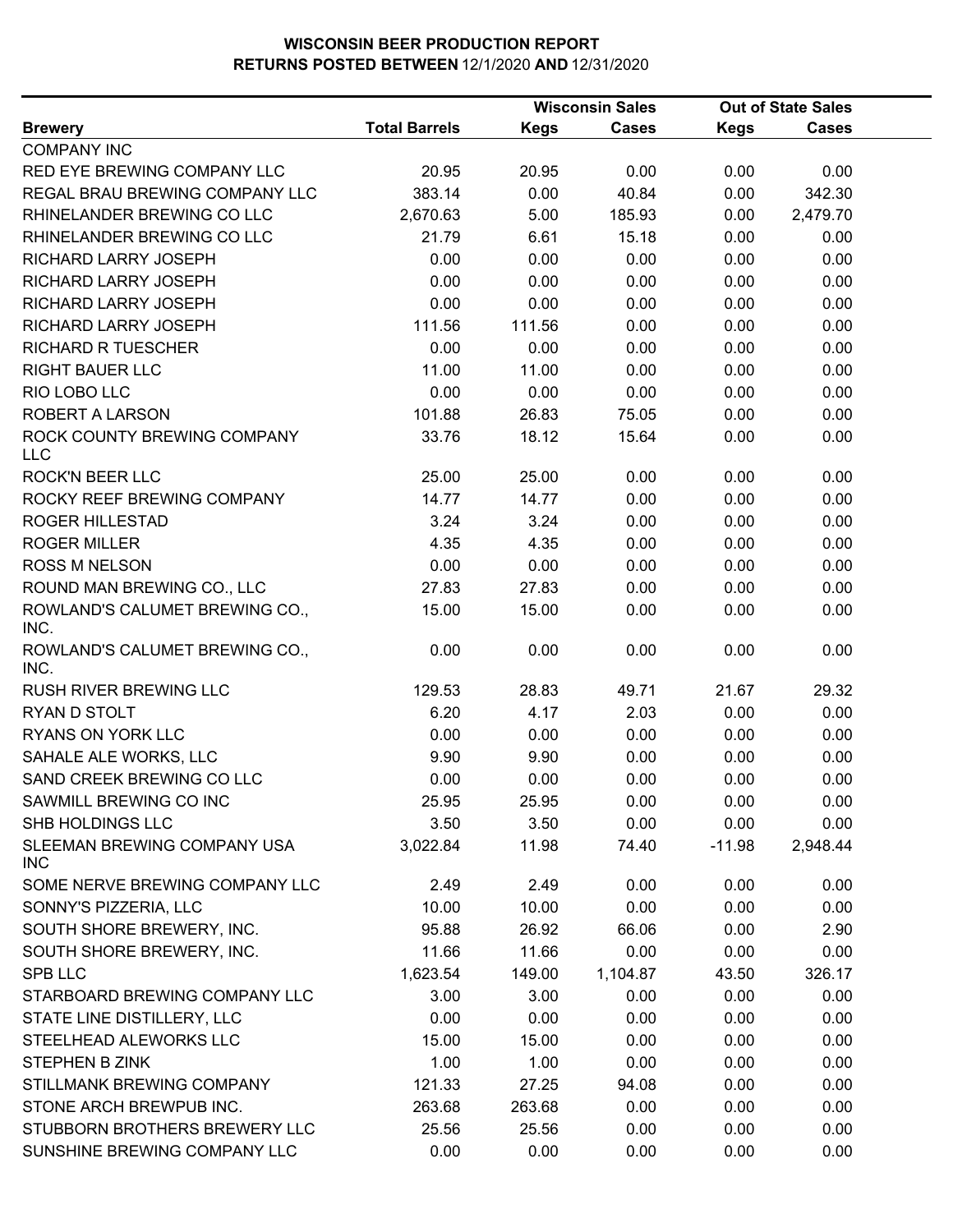|                                                        |                      |             | <b>Wisconsin Sales</b> |             | <b>Out of State Sales</b> |  |
|--------------------------------------------------------|----------------------|-------------|------------------------|-------------|---------------------------|--|
| <b>Brewery</b>                                         | <b>Total Barrels</b> | <b>Kegs</b> | <b>Cases</b>           | <b>Kegs</b> | <b>Cases</b>              |  |
| SUNSHINE BREWING COMPANY LLC                           | 23.00                | 23.00       | 0.00                   | 0.00        | 0.00                      |  |
| SUPERMOON BEER COMPANY LLC                             | 0.00                 | 0.00        | 0.00                   | 0.00        | 0.00                      |  |
| SWITCHGEAR BREWING COMPANY<br><b>LLC</b>               | 10.60                | 10.60       | 0.00                   | 0.00        | 0.00                      |  |
| THE EAU CLAIRE BREWING PROJECT<br><b>LLC</b>           | 368.84               | 31.00       | 337.84                 | 0.00        | 0.00                      |  |
| THE EXPLORIUM BREWPUB LLC                              | 59.16                | 59.16       | 0.00                   | 0.00        | 0.00                      |  |
| THE EXPLORIUM BREWPUB LLC                              | 39.90                | 39.90       | 0.00                   | 0.00        | 0.00                      |  |
| THE GD 2, LLC                                          | 0.00                 | 0.00        | 0.00                   | 0.00        | 0.00                      |  |
| THE GREAT DANE PUB AND BREWING<br>COMPANY, INC.        | 24.26                | 24.26       | 0.00                   | 0.00        | 0.00                      |  |
| THE LONE GIRL BREWING COMPANY -<br><b>WAUNAKEE LLC</b> | 39.75                | 39.75       | 0.00                   | 0.00        | 0.00                      |  |
| THE MCKENZIE RIVER CORPORATION                         | 0.00                 | 0.00        | 0.00                   | 0.00        | 0.00                      |  |
| THIRD SPACE BREWING LLC                                | 642.75               | 81.83       | 560.92                 | 0.00        | 0.00                      |  |
| THUMB KNUCKLE BREWING COMPANY                          | 0.00                 | 0.00        | 0.00                   | 0.00        | 0.00                      |  |
| TIMOTHY DUERST                                         | 13.80                | 13.80       | 0.00                   | 0.00        | 0.00                      |  |
| TIMOTHY M NELSON                                       | 282.00               | 282.00      | 0.00                   | 0.00        | 0.00                      |  |
| TITLETOWN BREWING CO LLC                               | 947.45               | 322.84      | 624.61                 | 0.00        | 0.00                      |  |
| <b>TOPPLING GOLIATH INC</b>                            | 0.00                 | 0.00        | 0.00                   | 0.00        | 0.00                      |  |
| TRIBUTE BREWING COMPANY LLC                            | 31.81                | 9.23        | 22.58                  | 0.00        | 0.00                      |  |
| TURTLE STACK BREWERY, LLC                              | 12.00                | 12.00       | 0.00                   | 0.00        | 0.00                      |  |
| TWELVE5 BEVERAGE CO., LLC                              | 15,078.00            | 15,078.00   | 0.00                   | 0.00        | 0.00                      |  |
| UNITED BRANDS COMPANY INC                              | 72.50                | 0.00        | 72.50                  | 0.00        | 0.00                      |  |
| UNITED BRANDS LLC                                      | 0.00                 | 0.00        | 0.00                   | 0.00        | 0.00                      |  |
| UNIVERSAL SALES INC                                    | 622.40               | 4.00        | 134.67                 | 0.50        | 483.23                    |  |
| URBAN HARVEST BREWING COMPANY<br><b>LLC</b>            | 2.25                 | 2.25        | 0.00                   | 0.00        | 0.00                      |  |
| V3 BREWING COMPANY INC                                 | 0.00                 | 0.00        | 0.00                   | 0.00        | 0.00                      |  |
| <b>VENNTURE BREW COMPANY LLC</b>                       | 17.54                | 4.62        | 12.92                  | 0.00        | 0.00                      |  |
| VIKING BREW PUB LLC                                    | 4.00                 | 4.00        | 0.00                   | 0.00        | 0.00                      |  |
| <b>VIKING BREWING</b>                                  | 7.15                 | 2.74        | 4.41                   | 0.00        | 0.00                      |  |
| VINTAGE II, INC.                                       | 0.00                 | 0.00        | 0.00                   | 0.00        | 0.00                      |  |
| VINTAGE II, INC.                                       | 56.00                | 56.00       | 0.00                   | 0.00        | 0.00                      |  |
| VINTAGE II, INC.                                       | 67.90                | 67.90       | 0.00                   | 0.00        | 0.00                      |  |
| <b>VINTAGE LLC</b>                                     | 0.00                 | 0.00        | 0.00                   | 0.00        | 0.00                      |  |
| WALNUT BREWERY, INC.                                   | 0.00                 | 0.00        | 0.00                   | 0.00        | 0.00                      |  |
| WATER STREET BREWERY, INC.                             | 0.00                 | 0.00        | 0.00                   | 0.00        | 0.00                      |  |
| WESTALLION BREWING COMPANY LLC                         | 30.00                | 30.00       | 0.00                   | 0.00        | 0.00                      |  |
| WHITEWATER MUSIC HALL LLC                              | 6.00                 | 6.00        | 0.00                   | 0.00        | 0.00                      |  |
| <b>WILLIAM MOLL</b>                                    | 4.00                 | 4.00        | 0.00                   | 0.00        | 0.00                      |  |
| WISCONSIN BREWING COMPANY LLC                          | 595.15               | 127.83      | 463.70                 | 2.17        | 1.45                      |  |
| WIZARD WORKS BREWING COMPANY                           | 10.75                | 10.75       | 0.00                   | 0.00        | 0.00                      |  |
| WORKING DRAFT BEER COMPANY LLC                         | 54.77                | 19.17       | 35.60                  | 0.00        | 0.00                      |  |
| <b>WSB-GRAFTON INC</b>                                 | 26.50                | 26.50       | 0.00                   | 0.00        | 0.00                      |  |
| WSB-LAKE COUNTRY, INC.                                 | 0.00                 | 0.00        | 0.00                   | 0.00        | 0.00                      |  |
| YAHARA BAY DISTILLERS, INC.                            | 0.00                 | 0.00        | 0.00                   | 0.00        | 0.00                      |  |